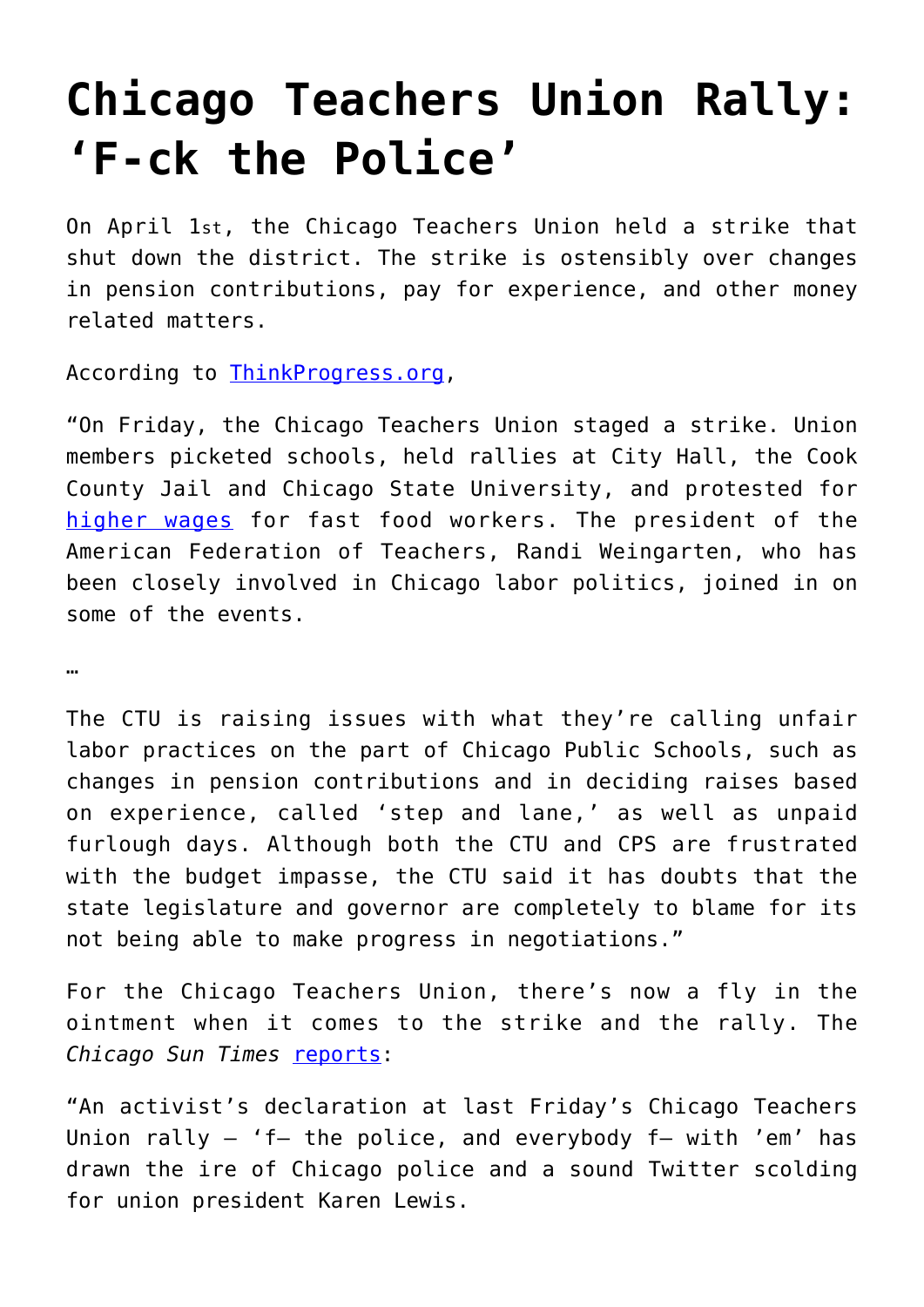And now the Fraternal Order of Police is asking Lewis to condemn the insult tossed out at the end of the CTU-organized rally outside the Thompson Center that has upset FOP members and their families — many of which include Chicago Public School teachers. They took to Twitter and peppered a popular Chicago police blog with angry comments.

…

A union spokesman said that the CTU never expected such profanity from Page May, of Assata's Daughters, a collective of black women perhaps best known for protesting Cook County State's Attorney Anita Alvarez. The spokesman confirmed that May is not a CTU member nor a teacher in Chicago's public schools.

May could not be reached either. She took the stage late Friday afternoon, right after Lewis revved up the crowd to march to Grant Park. May ended an impassioned call for justice with a profanity-laced tirade against CPD, the FOP and Chicago's Independent Police Review Authority, saying 'F— the police, and everybody f— with 'em.'"

Here's the video (NSFW):